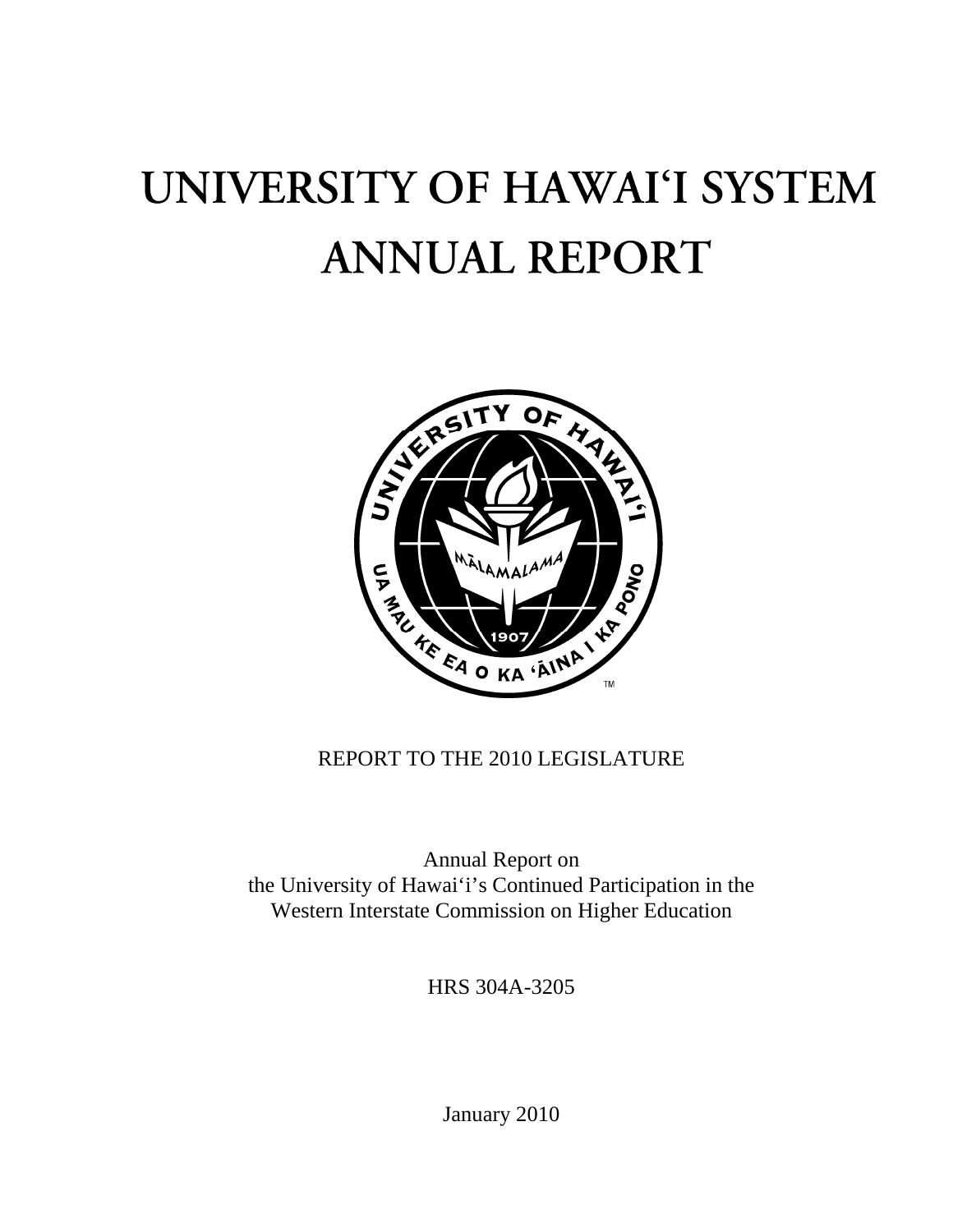# **Western Interstate Commission for Higher Education (WICHE)**

#### **History and Membership**

The Western Interstate Commission for Higher Education (WICHE) was created by the Western Regional Education Compact, adopted in the 1950s by Western states, which the Hawai'i legislature approved in 1959 (Act 253, Session Laws of Hawai'i 1959; section 304A-3201, Hawai'i Revised Statutes). Fifteen western states comprise WICHE. The members listed in chronological order of membership are: New Mexico; Montana; Arizona; Utah; Oregon; Colorado; Wyoming; Idaho; Alaska; Washington; California; Nevada; Hawai'i; North Dakota; and South Dakota. WICHE began operations in 1953 in Eugene, Oregon, moving to its present location in Boulder, Colorado in 1965.

#### **Governance**

WICHE is governed by three Commissioners from each state appointed by the Governor. The current Hawai'i Commissioners are: Mr. Roy Ogawa, Ms. Roberta Richards and Dr. Helene Sokugawa. (Dr. Sokugawa resigned in December 2009). Ms. Roberta Richards was reappointed to a second term as a WICHE commissioner. Under terms of the Compact, each state commits to support WICHE's basic operations through annual dues established by the full Commission. WICHE also established a Legislative Advisory Committee to the WICHE Commission to strengthen state policy making in higher education. The Legislative Advisory Committee engages legislators in the discussion of higher education issues and seeks their input on strategies for interstate collaboration. Representative Jerry Chang and Senator Jill Tokuda represent Hawai'i on WICHE's Legislative Advisory Committee.

#### **WICHE Programs**

WICHE was created to facilitate resource sharing among the higher education systems of the West. WICHE's workplan for 2010 will focus on five areas of interest: finance, access and success, workforce issues, innovation and information technology and accountability. WICHE's four units which consists of Policy Analysis and Research, Program and Services, WCET and Mental Health are working on a variety of projects in these areas.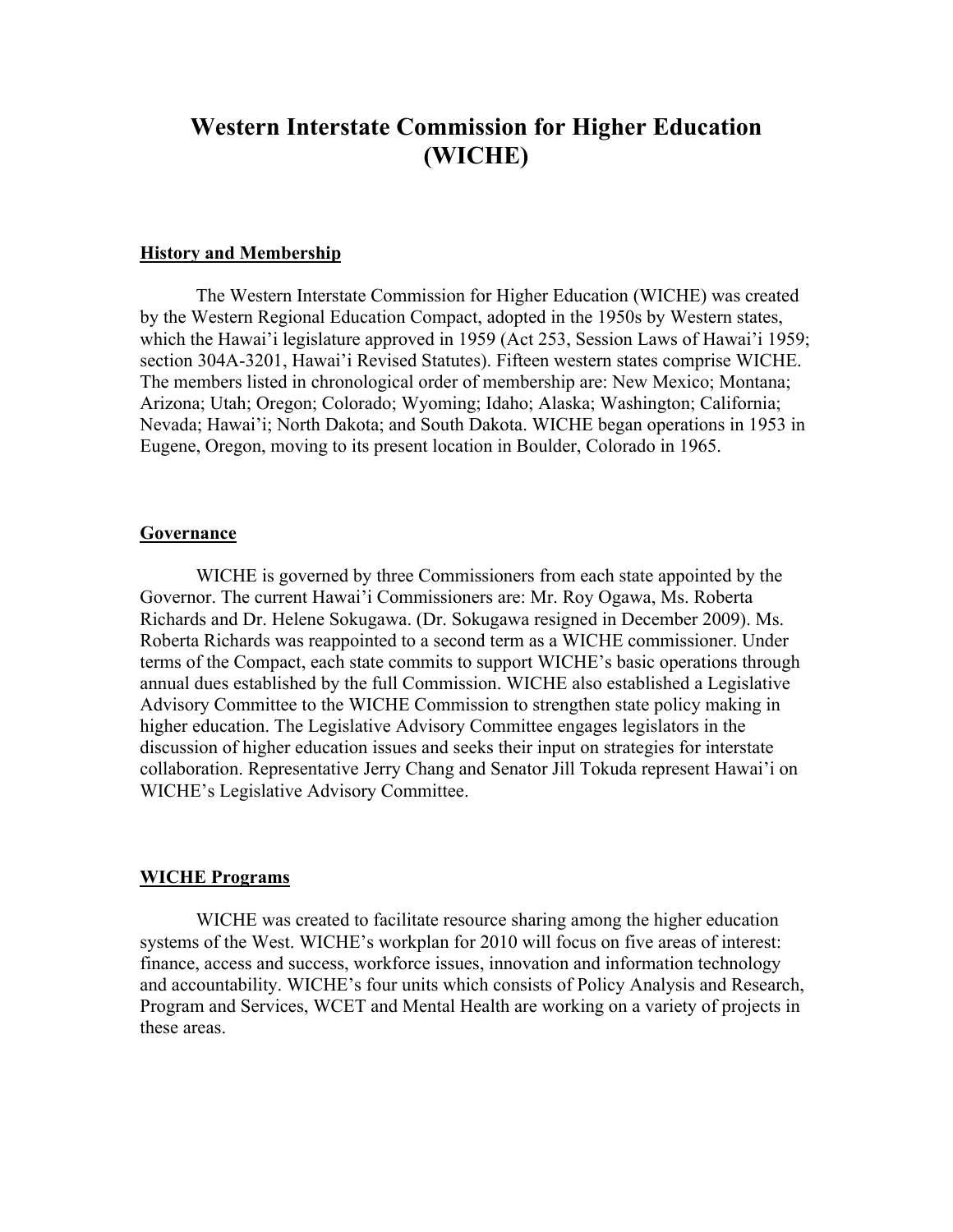The following paragraphs describe some of the major activities of WICHE:

# **Policy Analysis and Research**

The Policy Analysis and Research unit offers analysis, support, and data to constituents on issues including access, finance and financial aid, accountability, workforce development, and information technology.

Current projects include:

- *Pathways to College Network*
- *Escalating Engagement: State Policy to Protect Access to Higher Education*
- *Tuition and Fees in Public Education in the West*
- *The WICHE Factbook: Policy Indicators for Higher Education*
- *Benchmarks: WICHE region*
- *SPIDO (State Policy Inventory Database Online)*
- *State-specific projects and activities*
- *Workforce certification feasibility*
- *Back in the Fold degree completion activities for returning adults*
- *College access marketing environmental scans*
- *Examination of college-level learning measurements and costs*
- *Policy Insights short reports on major policy issues*
- *Exchanges bulletin on unit activities and initiatives*
- *Legislative Advisory Committee*

## **Programs and Services**

The Programs and Services unit administers WICHE's three Student Exchange Programs: the Professional Student Exchange Program (PSEP), Western Regional Graduate Program (WRGP), and Western Undergraduate Exchange (WUE).

The WUE program currently enrolls approximately 21,500 students resulting in a savings to students and their families of \$131.4 million last year.

Other Programs and Services initiatives include:

- *State Scholars Initiative (programs in 22 states)*
- *Northwest Academic Forum*
- *WICHE ICE (Internet Course Exchange) and NEON*
- *Western Rural Health Care Advisory Council*
- *Western Consortium for Rural Social Work*
- *Master Property Program (insurance and risk management consortium)*
- *Communications activities: NewsCap, fact sheets, website, annual reports, state briefings, commission agenda books*
- *WICHE Annual Workplan*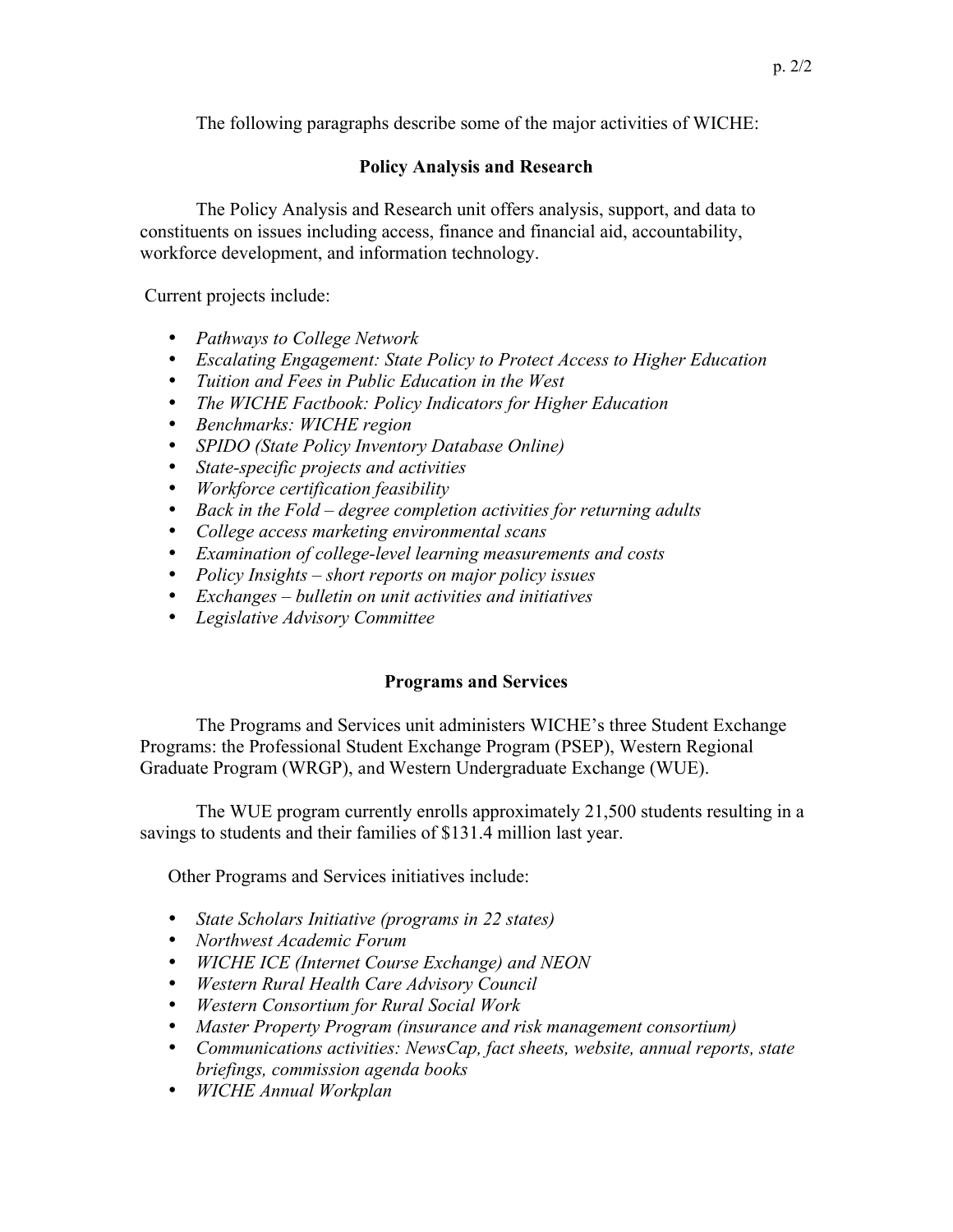- *Workforce Briefs (by state and profession)*
- *Bridges to the Professoriate*
- *AT Alliance*

#### **The Western Cooperative for Educational Telecommunication (WCET)**

The Western Cooperative for Educational Telecommunication is a non-profit organization founded by WICHE in 1989 to explore and advance innovative and effective uses of technology in higher education. We seek to leverage technology to enhance the effectiveness of instruction and student learning, improve access to higher education by underserved populations, and, where possible, lower the costs of high quality higher education.

WCET is a national and, increasingly, international organization, and membership is open to providers and users of educational technology, including higher education institutions; corporations; state or government agencies; non-governmental and not-forprofit organizations; and others approved by the WCET Executive Council.

WCET addresses pressing technology-related issues in higher education, helping member institutions and organizations achieve their individual and collective goals in areas such as:

- *Educational quality including accountability, best practices, and professional development.*
- *Increased access to higher education opportunities for underserved populations.*
- *Academic services and administrative processes that support student success.*
- *Financial models for technology-delivered or supported education.*
- *Rapid student- and faculty-driven adoption of emerging and innovative technology services and tools, for use both on- and off-campus.*
- *Practical applications of technology to teaching and learning.*
- *Support for international education and exchange.*
- *Campus-based action and implementation.*

## **Mental Health Program**

The WICHE **Mental Health** Program seeks to enhance the public systems such as care for persons with mental illnesses, children with serious emotional disturbances, and their families. The program approaches this mission through partnerships with state mental health authorities, advocacy and consumer groups, federal agencies, and higher education institutions. Activities focus upon direct technical assistance to state and local agencies, policy analysis and research, support of state mental health agency data analysis, and liaison activities with higher education to enhance workforce development.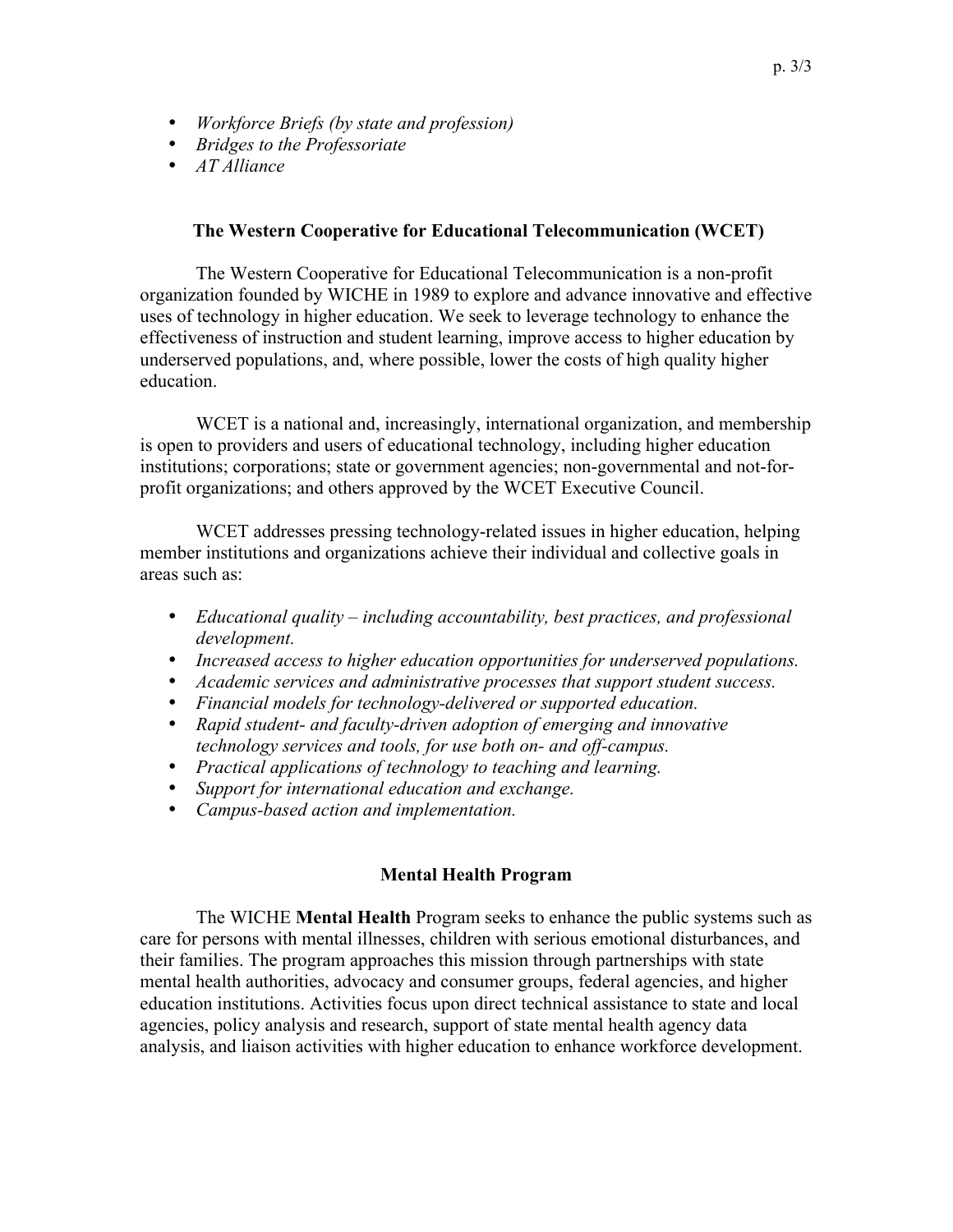Current projects include the following:

- **WICHE Center for Rural Mental Health Research.** This federally funded research institute conducts studies that help inform health policy at multiple levels of decision making. Focused upon rural mental health, the center is one of seven rural health research centers in the United States funded by the Office of Rural Health Policy of the Health Resources and Services Administration (HRSA). Since most rural Americans obtain their mental health care through primary care providers, rather than specialty mental health providers, the initial focus of the research seeks to expand knowledge round supporting adoption of evidence-based practices in primary care and the potential impact of such adoption on health outcomes for the consumer. (A resource for this work, the recently published *Mental Health and Rural America: 1994-2005: An Overview and Annotated Bibliography*, a reference book prepared under contract with HSRA, was edited by Mental Health Program Director Dennis F. Mohatt and staffers Scott J. Adams and Mimi M. Bradley, along with Chad D. Morris.)
- **Western States Decision Support Group (WSDSG).** Through a partnership in funding between the federal Center for Mental Health Services and 15 WICHE states, the Mental Health Program coordinates a regional effort to enhance and coordinate program evaluation and data-driven decision support in the public mental health systems of the WICHE West. WSDSG meets face to face three times yearly to focus on regional issues related to enhancing accountability through sound data management to support quality improvement, policy formation, and administration.

**Workforce Development.** The Mental Health Program is engaged in an array of activities to improve the preparation and continuing education of the public mental health workforce in the WICHE West. The program produces a monthly series of Rural Mental Health Grand Rounds Webcasts, funded by the federal Center for Mental Health Services (CMHS). These webcasts enable rural professionals to obtain training on current issues in mental health practice and continuing education credit. Over the first two years of the series, the WICHE Mental Health Program developed 18 sessions on key topics; year three consists of four broadcasts. At the end of this series, the Mental Health Program will submit a report that identifies promising rural practices – including mental health promotion, prevention of mental illness and substance abuse, and treatment practices across the lifespan. The program continues to work on improving the behavioral health workforce of the rural West in regards to deaf and hard-of hearing populations. The Mental Health Program is routinely called upon by member states and others to offer state-specific technical assistance, facilitating activities focused upon system improvement, planning, and needs assessment. Staff members frequently work with states across the region in areas of needs assessment and gap analysis.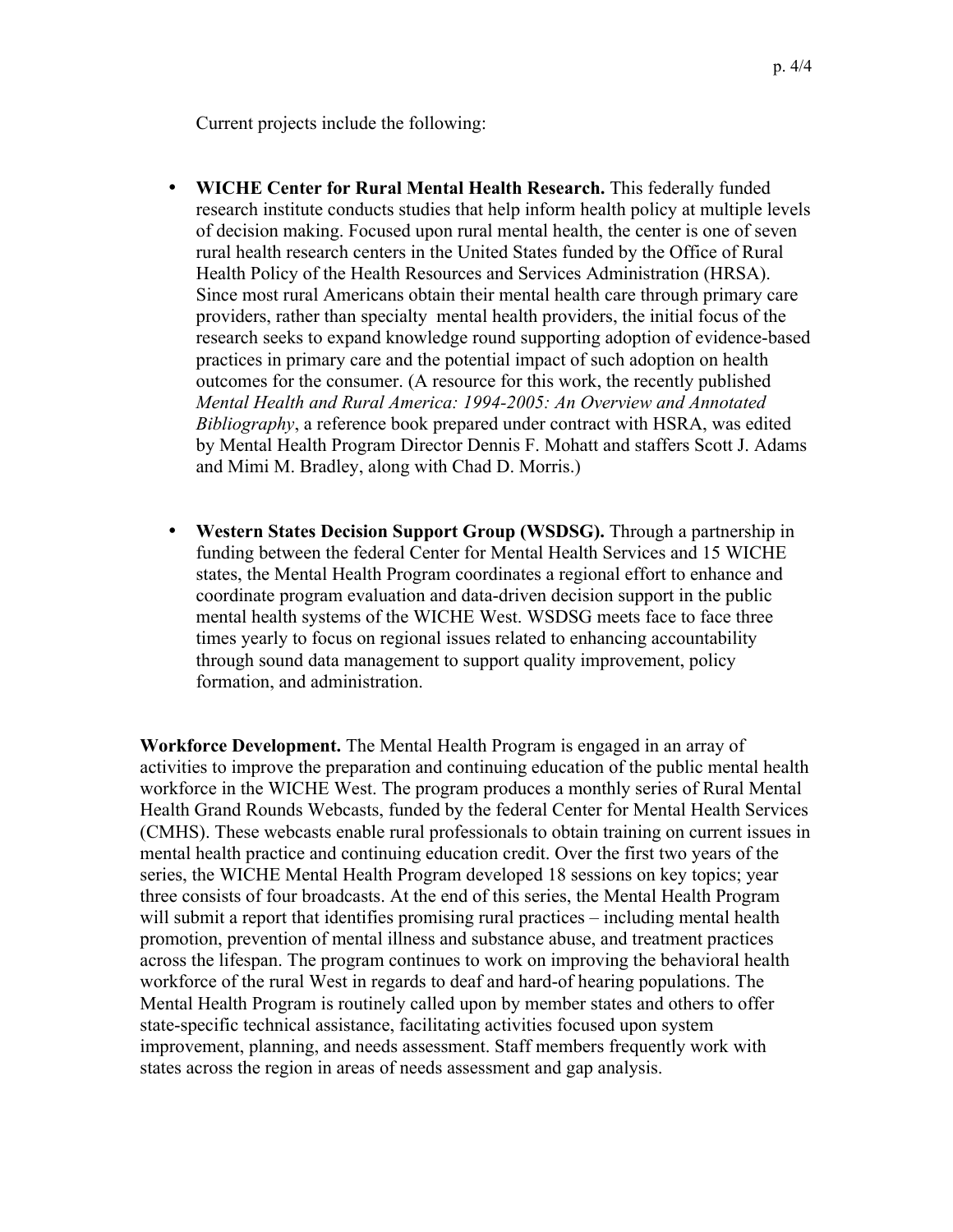# **Western Interstate Commission for Higher Education (WICHE) – Hawai'i**

The following paragraphs describe the most active WICHE programs in Hawai'i. The three (3) Student Exchange Programs are as follows:

#### **Professional Student Exchange Program (PSEP)**

The Professional Student Exchange Program (PSEP) is the oldest of WICHE. In PSEP, students usually pay resident tuition (or reduced tuition in private institutions) and sending states pay an additional "support fee" established by WICHE. Over the years since the program began in 1953, PSEP has expanded beyond its original three disciplines – medicine, dentistry, and veterinary medicine – to total 14 professional fields. Hawai'i supports students enrolled in six disciplines. They are dentistry, occupational therapy, optometry, pharmacy, physical therapy, and veterinary medicine. When the pharmacy program at UH Hilo graduates its first class in 2011 and receives full accreditation, the WICHE support for Hawai'i students enrolling in pharmacy schools on the mainland will terminate.

WICHE-Boulder created a Veterinary Medicine Advisory Committee to provide guidance in the coordination of the PSEP Veterinary Medicine Program. Hawai'i's representatives on the Advisory Committee are Dr. Ching Yuan Hu, Associate Dean of the College of Tropical Agriculture and Human Resources at University of Hawai'i at Mānoa and Senator Jill Tokuda.

Students participating in the PSEP program are required to be a Hawai'i resident for at least five (5) consecutive years. Interested students submit their residency certification application to the WICHE-Hawai'i office. David Iha was the certifying officer until his retirement at the end of September 2009. Since then the certifying function has been performed by Louise Miura.

Beginning with the students enrolling in Fall 2008, students who receive support from WICHE-Hawai'i will be required to return to Hawai'i and serve in the state in their chosen profession. The students will be required to serve one year for each year of support. If a student is not able to fulfill the return of service commitment, the student will be required to pay back the entire amount of student support funds at 5% interest.

The support fee per student and the number of students supported for 2008-2009 in their respective fields were paid as follows: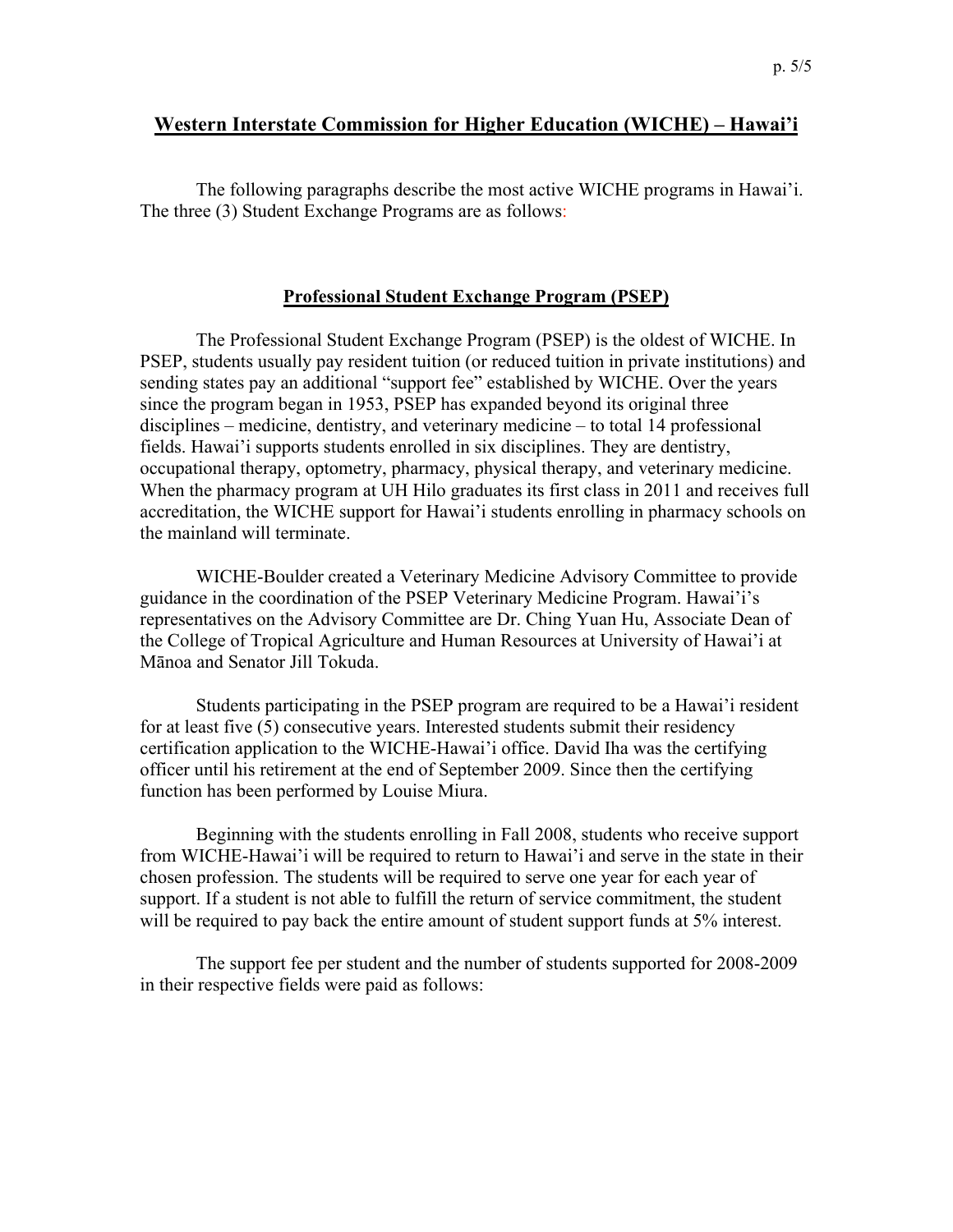| Support fee   |                 | Total     |
|---------------|-----------------|-----------|
| per student*  | <b>Students</b> | Paid      |
| \$21,300      |                 | \$149,100 |
| \$27,200      | 10              | \$272,000 |
| \$10,300      | 16              | \$169,998 |
| \$11,100      | 5               | \$70,300  |
| \$14,600      | 4               | \$87,600  |
| \$6,500       | 25              | \$172,250 |
| <b>Total:</b> | 75              | \$921,248 |
|               |                 |           |

\* Support fee for certain fields vary depending on the academic curriculum.

#### **The Western Regional Graduate Program (WGRP)**

The WGRP came into operation in 1981 and now includes designated graduate programs in all WICHE states except California. To be included in WRGP, programs must undergo an extensive review intended to assure that they are distinctive and demonstrate high quality. WRGP programs must "be distinctive" with respect to total program, sub-specialization or resources and fill a need not met by more than their other (four total) programs in the participating states.

As a result of these criteria, WGRP programs tend to be specialized or interdisciplinary and not commonly available in Western universities. New programs are nominated for inclusion every two years. During the last round of nominations in the fall of 2006, 34 new programs were added. The nomination deadline for new 2008 programs will be in November 2007. New programs will be announced in spring 2008.

Participating students enrolled in available programs outside their home state pay resident tuition rates. To receive WRGP tuition status, students apply directly to the institutions of their choice and identify themselves as WICHE - WRGP applicants. As of fall 2006, 179 programs at 39 institutions in the WICHE region participate in the exchange. The programs that accept WGRP students in Hawai'i are at the University of Hawai'i at Mānoa. The State of Hawai'i does not have any additional payments for Hawai'i students participating in the WRGP program for the universities in the WICHE states.

In the fall of 2008, twenty four (24) graduate students enrolled at UH Mānoa from other WICHE states. Ten (10) Hawai'i graduate students enrolled in mainland graduate programs.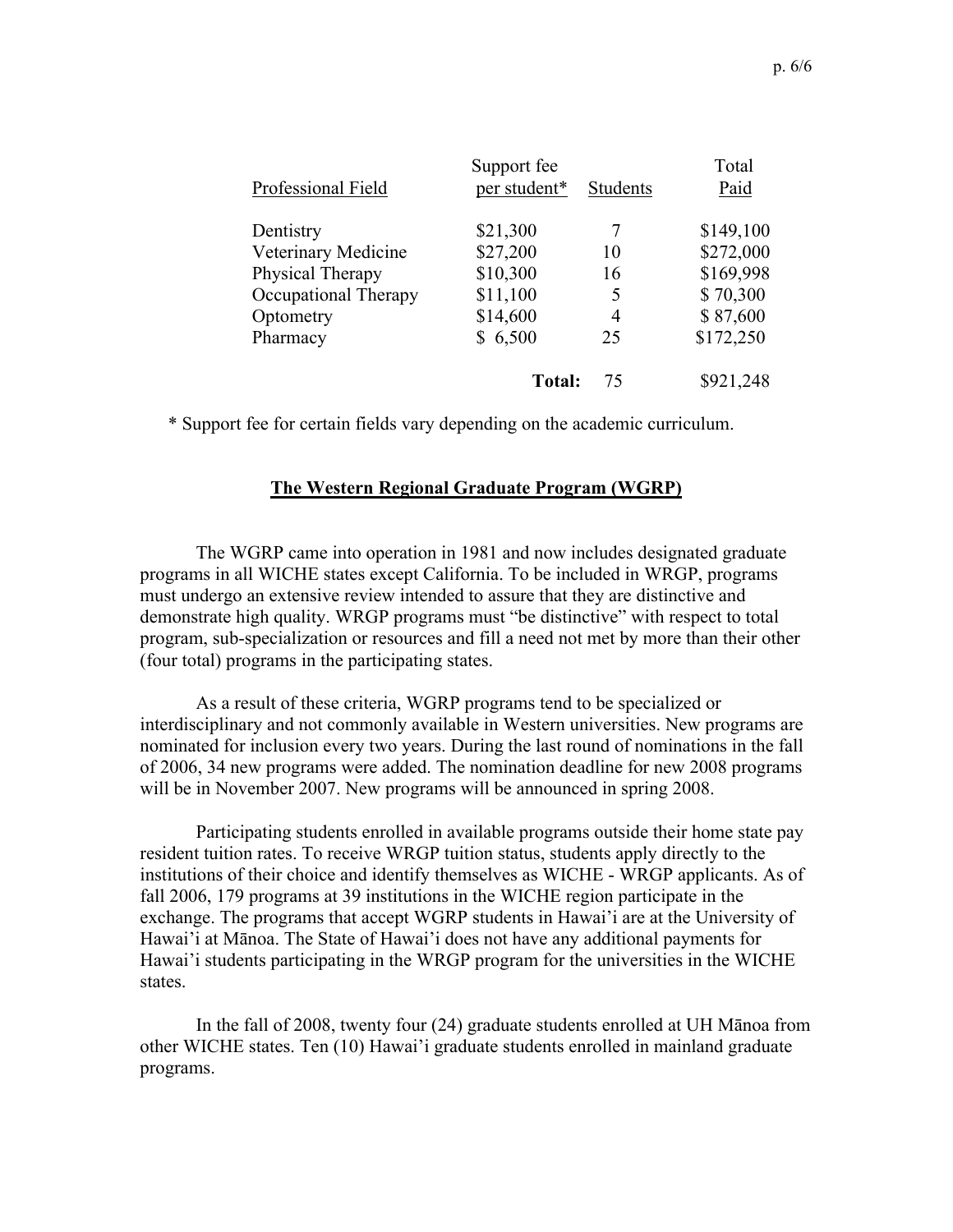#### **The Western Undergraduate Exchange Program (WUE)**

The Western Undergraduate Exchange Program, initiated in 1988, opened opportunities for undergraduate study in a wide range of programs in public two-year and four-year colleges and universities. In WUE, states include programs in which they are prepared to enroll resident of other participating states at a tuition rate equal to 150 percent of resident tuition. This special tuition rate is a significant savings over normal non-resident tuition. The WUE Online database now lists more than 130 two-year and four-year public participating institutions in all WICHE states. The State of Hawai'i does not have any additional payments for Hawai'i students participating in WUE program in the WICHE states.

Through WUE, the students from participating states may enroll in designated two-year and four- year public institutions in other participating states at a special reduced tuition level which is 150 percent of resident tuition. In all programs, this amount is substantially less than non-resident tuition.

All WICHE states now receive and send students through the Western Undergraduate Exchange program. They include: Alaska; Arizona; California; Colorado; Hawai'i; Idaho; Montana; Nevada; New Mexico; North Dakota; Oregon; South Dakota; Utah; Washington; and Wyoming. California became a fully reciprocal partner in November 2005, and an increasing number of California institutions are discovering the benefits of joining the WUE network.

Each state controls their level of participation in WUE. Some states set limits on the total number of students admitted. Each institution chooses which program they wish to make available to WUE students, and under what conditions. In many cases, institutions have opened all of their programs on a space available basis. In other cases, institutions have excluded some programs or have listed only specific programs that are open to WUE students.

WUE continues to grow because it offers states a way to greatly expand their range of educational opportunities available to their students at a minimal cost to the state. Enrollment has grown from a total of 642 students beginning in the fall of 1988 to more than 21,000 students in the WUE program in 2008. A complete report on WUE enrollments, including information about the specific programs in which students are enrolled, is available from WICHE at www.wiche.edu/sep/wue.

In Fall 2008, 1,442 Hawai'i resident students enrolled in WICHE institutions on the mainland while 1,998 from the other 14 WICHE states enrolled at the two institutions that accept WUE students in Hawai'i: the University of Hawai'i at Mānoa and University of Hawai'i at Hilo.